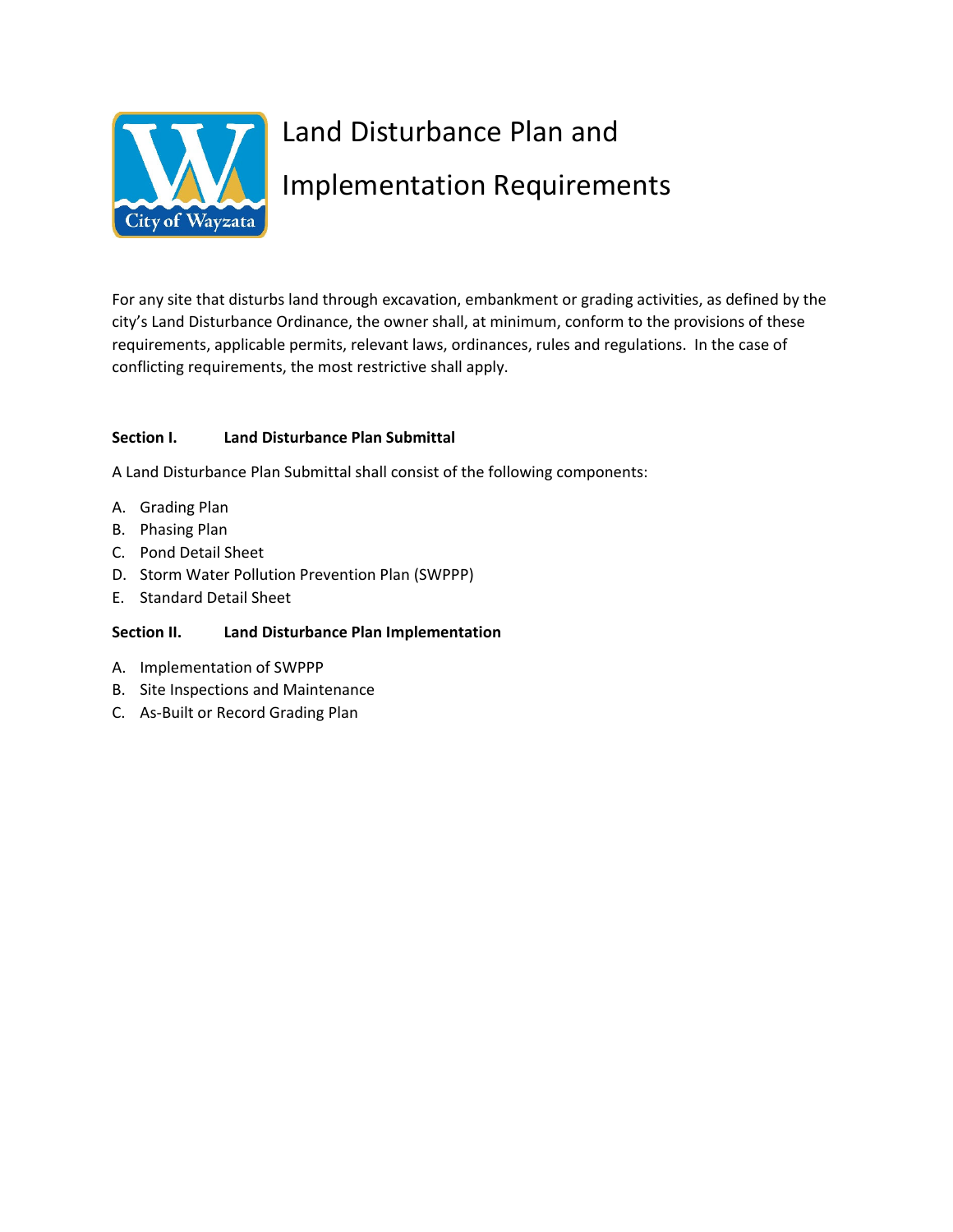# **Section I. Land Disturbance Plan Submittal**

All pages of the land disturbance plan shall be drawn to a minimum scale of one‐inch equals fifty‐feet (1‐ inch = 50‐feet), unless otherwise specified, and shall be of sufficient clarity to indicate the nature and extent of the proposed work and show in detail that the proposed work shall conform to the provisions of these requirements, all relevant laws, ordinances, rules and regulations. A north arrow shall be provided on each sheet with north toward the top or left of the sheet.

The first sheet of the land disturbance plan shall show the following information: location map indicating the general vicinity of the proposed site within the City of Wayzata along with the name, address, telephone and fax numbers of the design engineer, developer and owner if different than the developer. This sheet may be a separate cover sheet from the required land disturbance plan sheets.

#### **A. Grading Plan**

- 1. Indicate the total area of the site and the area of proposed disturbance in either acres or square feet. Clearly indicate any areas that will not be disturbed as part of the project.
- 2. Topographical mapping shall be field surveyed for horizontal and vertical control and include contours and spot elevations with enough detail to depict the following:
	- a) All features such as buildings, walls, trees, fences, roads, driveways, septic systems, wells and other structures.
	- b) All existing utilities, both public and private (if reasonable available).
	- c) Topography and drainage patterns for the entire parcel including one hundred (100) feet beyond the property limits.
	- d) All existing wetlands, ponds, lakes, streams or other existing water features either wholly or partially encompassed by the project perimeter.
- 3. Topographical contours must be shown on the plan as follows:
	- a) Maximum contour interval of two (2) feet.
	- b) Existing contours shown as dashed lines.
	- c) Proposed contours shown as solid lines.
	- d) All major contours, ten (10) foot contours, shall be shown as a bolder line than minor contours.
	- e) All contours, existing and proposed, shall be labeled with elevations at an appropriate interval to allow easy determination of the contour elevation.
	- f) Drainage patterns shall be clearly indicated with arrows to depict direction of flow.
- 4. Indicate the percent grade and elevations for all streets and parking areas.
- 5. The following details shall be required for existing wetlands, ponds, lakes, streams and other water bodies:
	- a) Normal water level (NWL) and 100‐year high water level (HWL).
	- b) Ponding easements for existing and proposed water features shall be established one (1) foot above the HWL as set forth in the POND DETAIL SHEET section.
	- c) Where ponds, streams, other water bodies or drainage features extend beyond the property line, show entire drainage feature and topography extending two hundred (200) feet on all sides of the feature.
	- d) Wetland delineation boundary if applicable.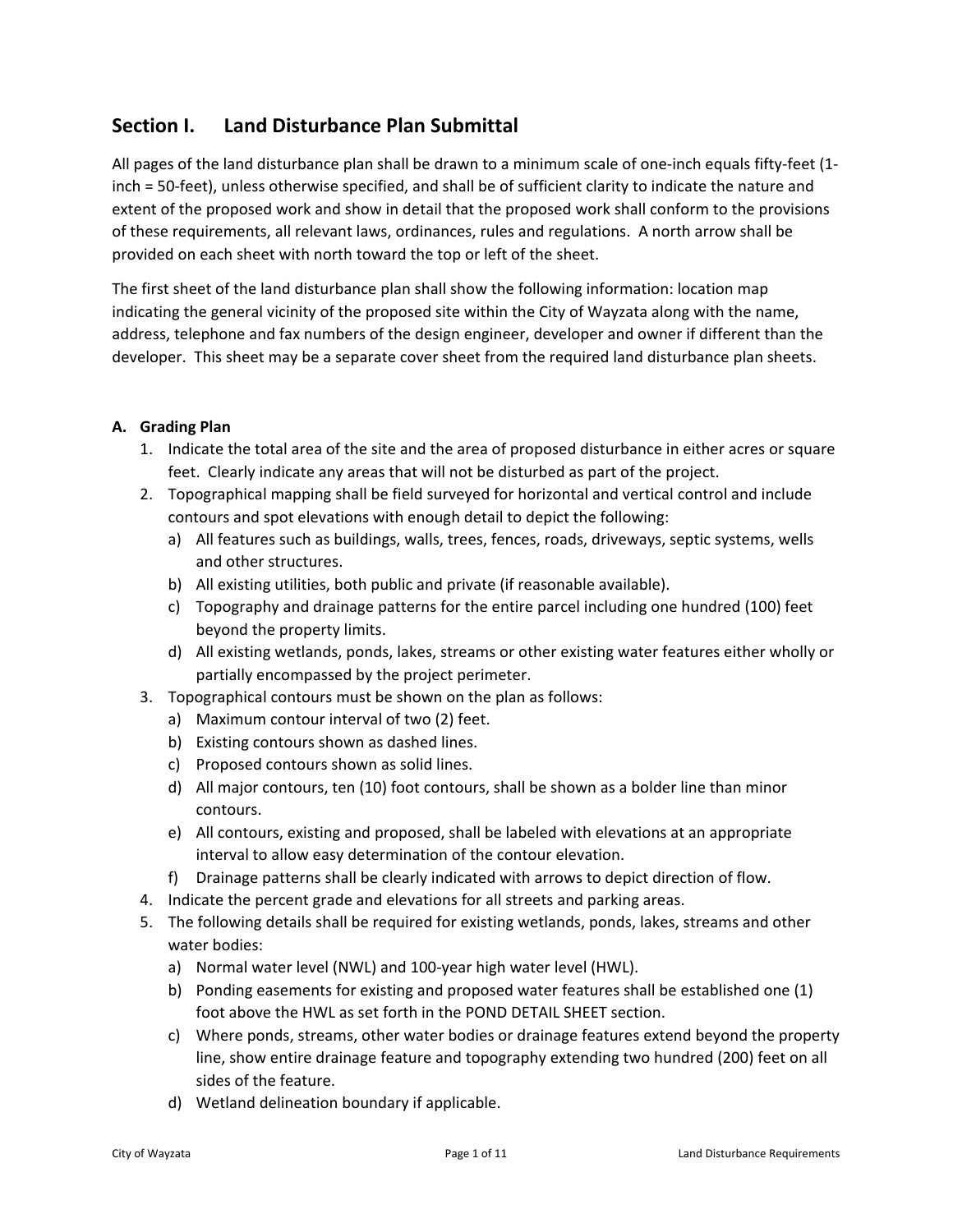- 6. Details of topsoil removal, stockpiling and re‐spreading must be noted on the plan, along with appropriate erosion control devices encompassing any stockpile areas.
- 7. Details of all the proposed surface and subsurface drainage devices, ponds, ditches, storm sewers, swales, retaining walls, cribbing, dams, and other protective devices to be constructed with, or as a part of, the proposed project.
- 8. Orange construction fence shall be required along the perimeter of all projects adjacent to existing buildings, roads, ponds, or as directed by the City of Wayzata. Orange silt fence shall not be accepted as a substitute for orange construction fence.
- 9. Emergency overflow (EOF) high point elevations and directions of flow must be shown for all street and rear yard catch basins, parking areas, ponds, lakes, wetlands, ditches, and streams.
	- a) Note: An Emergency Overflow (EOF) is defined as a feature designated to handle storm water drainage if rainfall, snow melt or emergencies cause storm water runoff to exceed the design capacity of adjacent storm sewer, drainage way or storm water pond.
- 10. The lowest ground elevation adjacent to surrounding homes or structures must be a minimum of one and one half foot (1.5') above any adjacent EOF.
- 11. A maximum of one and one half foot (1.5') separation must be maintained between a street low point elevation (taken at the centerline) and the corresponding EOF elevation.
- 12. For altered or created water features, see POND DETAIL SHEET information section. This information shall also be shown on the overall grading plan sheet.
- 13. Identify all wetland mitigation areas. The seeding specifications for these areas shall be shown on the grading plan.
- 14. Identify all park areas. The seeding specifications for these areas shall be shown on the grading plan.
- 15. Park pathways need to be graded so as to be in compliance with Americans with Disabilities Act (ADA) requirements.
- 16. For each lot indicate the following:
	- a) The type of structure, i.e. walk out (WO), look out (LO), full basement (FB,) rambler (R), etc. Provide a legend as to the structure type naming convention.
	- b) The proposed elevation of the finished garage floor needs to meet all other applicable standards and code.
	- c) The garage slab to street elevation difference is governed by City of Wayzata Zoning Ordinance. The garage slab shall be at least one (1) foot above the crown of the abutting street, upon which the property fronts. The maximum slope shall be ten percent (10%) at any point along the driveway.
	- d) The lowest ground elevation adjacent to the building.
	- e) Proposed spot elevations at each lot corner.
	- f) Proposed spot elevations at mid point along the side lot line.
	- g) Proposed spot elevations at any high point or drainage break.
	- h) Proposed spot elevations where any drainage swales intersect with lot lines.
	- i) Proposed spot elevation where any drainage and utility easements intersect with the lot lines.
	- j) Proposed drainage with flow direction arrows.
- 17. Elevation separations of buildings with respect to ponds, lakes, streams and storm water features shall be designed as follows: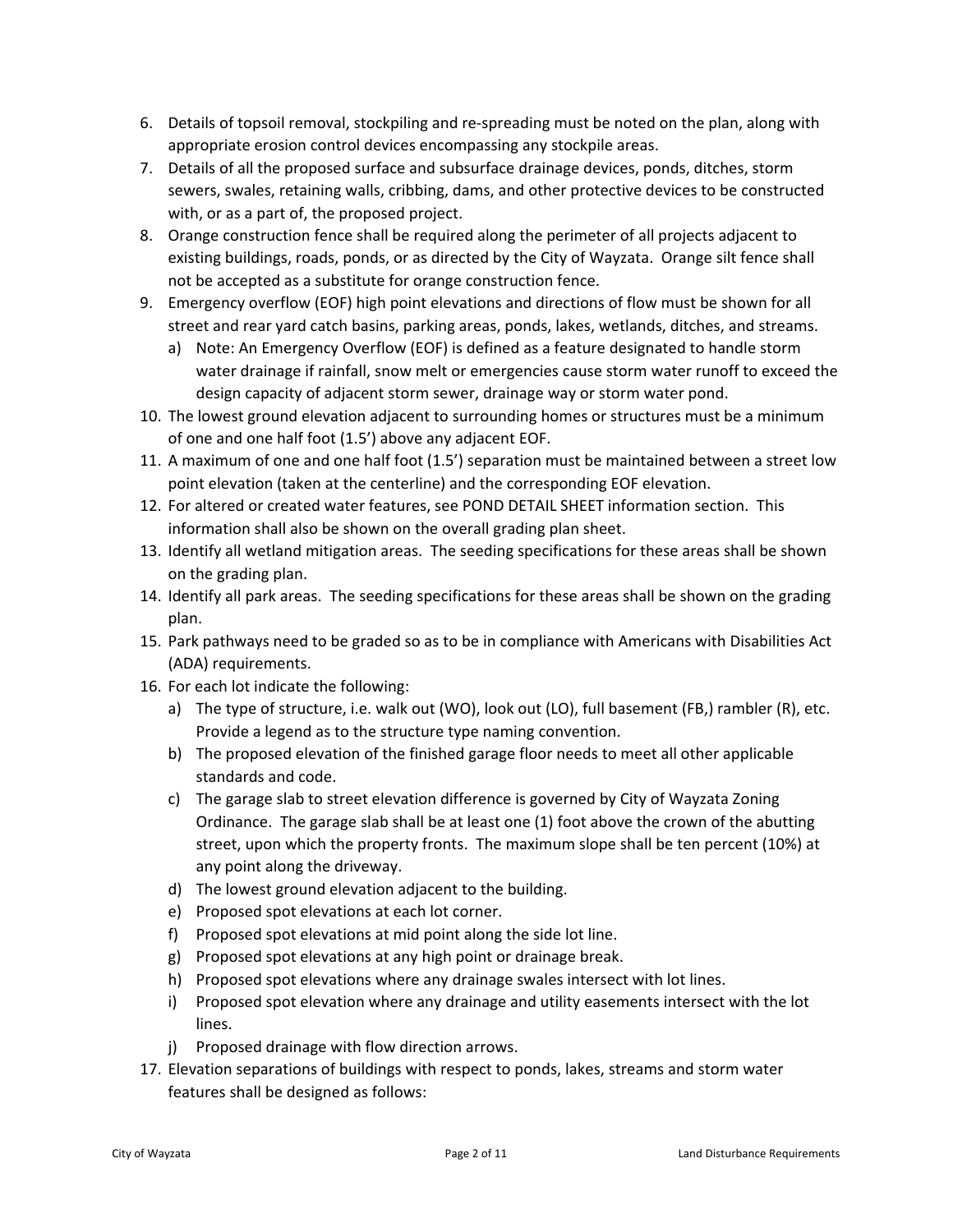- a) The lowest ground elevation adjacent to homes and buildings must be a minimum of three feet (3') above an adjacent water body's 100‐year HWL.
- b) The lowest ground elevation adjacent to homes and buildings must be a minimum of one and one half foot (1.5') above any adjacent EOF.
- c) Landlocked ponds, lakes or other water bodies shall require a minimum of five (5) feet of separation from the corresponding 100-year HWL and the lowest ground elevation adjacent to home or structure. Landlocked ponds, lakes, streams, ditches and drainage structures must be avoided wherever possible.
- d) Outlots and drainage easements for ponds, lakes, streams, and other water bodies must be established to encompass all area below an elevation that is one (1) foot above the established 100‐year HWL.
- 18. A tree inventory shall be provided in accordance with City code.
- 19. All conditions of preliminary plat or other similar approval related to grading, if applicable, shall be addressed on the Final Grading Plan.
- 20. No deviations shall be made from the elevations shown on the approved grading plan, without prior approval from the City.
- 21. Provide specifications containing information necessary to construct the project in accordance with the plans including construction methods and material requirements.
- 22. Any project specific information as requested by the City.

#### **B. Phasing Plan**

- 1. Projects with a land disturbance in excess of 5 acres shall be subject to phasing. The total area of disturbance shall generally be limited to 5 acres, meaning additional area may be opened after permanent or temporary restoration and erosion and sediment control items are in place, on completed areas. The owner shall be required to implement site specific phasing requirements set by the City. The City shall review and approved the phasing plan based on, but not limited to, the following criteria:
	- a) Owner proposed phasing of activities. Stockpile and borrow areas that are adequately protected or do not have direct runoff to other areas of the site or off site may not be considered as disturbed area.
	- b) Schedule for completion of permanent and/or temporary erosion and sediment control measures.
	- c) Site topography, existing and proposed land slopes and off site storm water discharge.
	- d) Land disturbing activities that extend beyond October 15th.
- 2. All projects, regardless of acreage, which continue beyond or begin after October 15th shall be subject to further phasing restrictions. Restrictions can include, but are not limited to the following:
	- a) Severely limited area of allowable land disturbance.
	- b) Additional erosion and sediment control best management practices.
	- c) Dormant seeding at higher application rates.
	- d) Additional mulching at higher application rates.
	- e) Additional temporary sedimentation basins.
	- f) Use of approved erosion control blanket.
	- g) Any other erosion control strategy necessary to protect the site.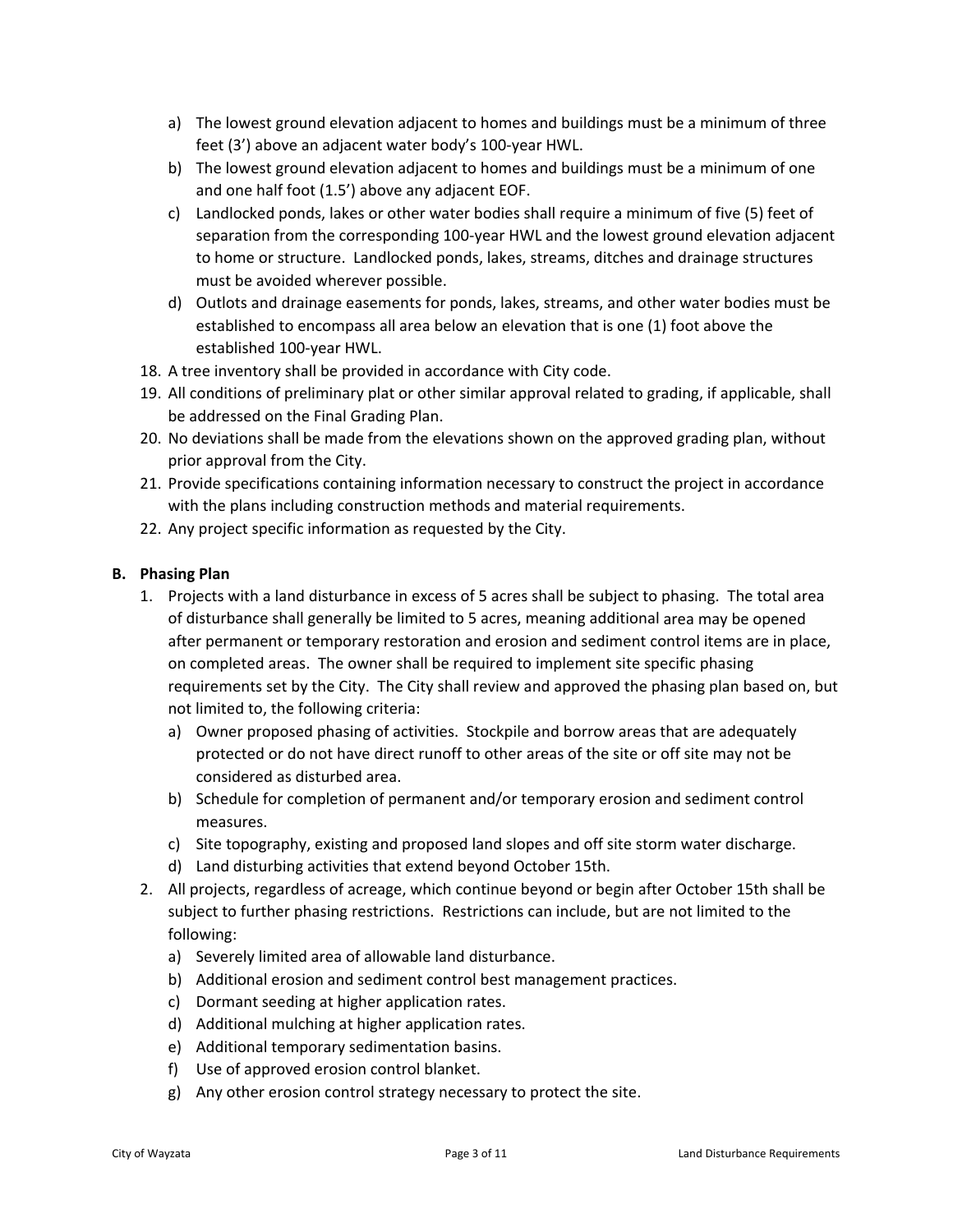- 3. All phases of land disturbance shall be clearly delineated with a contrasting line type and boldness and be numbered.
- 4. The area of each phase shall be indicated on the phasing plan.
- 5. If phasing needs to be changed during the course of land disturbing activity based on a change of anticipated site conditions, the owner must submit to the City a revised staging plan for review and approval.
- 6. Completed areas must be reviewed and approved by the City prior to opening additional area within a future phase, as shown on the most current approved phasing plan.

# **C. Pond Detail Sheet**

- 1. A separate one (1) inch equals twenty (20) feet (1‐inch = 20‐feet) scale drawing with a one foot (1') contour interval shall be provided for each ponding area. For this requirement, a ponding area is defined as any constructed or altered stormwater pond, rain garden, wetland or wetland mitigation area or any other applicable drainage feature.
- 2. All applicable "GRADING PLAN" requirements shall also apply.
- 3. Indicate the normal water level (NWL) and 100‐year high water level (HWL) for each ponding area.
- 4. An aquatic bench must be provided that extends ten feet (10') horizontally below the NWL at a slope of ten (10) to one (1).
- 5. A maintenance bench must extend fifteen (15) feet horizontally above the NWL at a slope of fifteen (15) to one (1) if directed by the City.
- 6. Four foot (4') high orange construction fence shall be installed at the top edge of the maintenance bench prior to the grading contractor leaving the site. The construction fence shall be installed with six (6) foot long metal "T" posts or equivalent spaced at a twelve (12) to fifteen (15) foot interval.
- 7. Pond maintenance accesses shall have a maximum slope of ten (10) to one (1). The maintenance access outlot or easement shall be a minimum of thirty (30) feet wide. If more than one access is provided, easements or outlots may be reduced to twenty (20) feet wide.
- 8. Pond maintenance accesses shall be clearly indicated on the plan with shading or hatching.
- 9. Pond maintenance accesses shall be sufficiently compacted and either paved or vegetated as necessary to allow for vehicle access.
- 10. Ponding outlots shall encompass the ponding area up to one (1) foot above the 100‐year HWL.
- 11. The depth of a constructed or altered ponding area shall be no greater than six (6) feet, without prior approval by the City.
- 12. Any hold down of pond bottoms, to allow for sediment storage, shall be kept to a maximum of one‐half (0.5) foot, without prior approval by the City. Any pond hold down shall be indicated on the plans.
- 13. All conservation easements shall be shown.

#### **D. Storm Water Pollution Prevention Plan (SWPPP)**

- 1. The SWPPP shall consist of the following components:
	- a) Temporary erosion and sediment control plan including location of:
		- (1) Perimeter controls
		- (2) Construction fence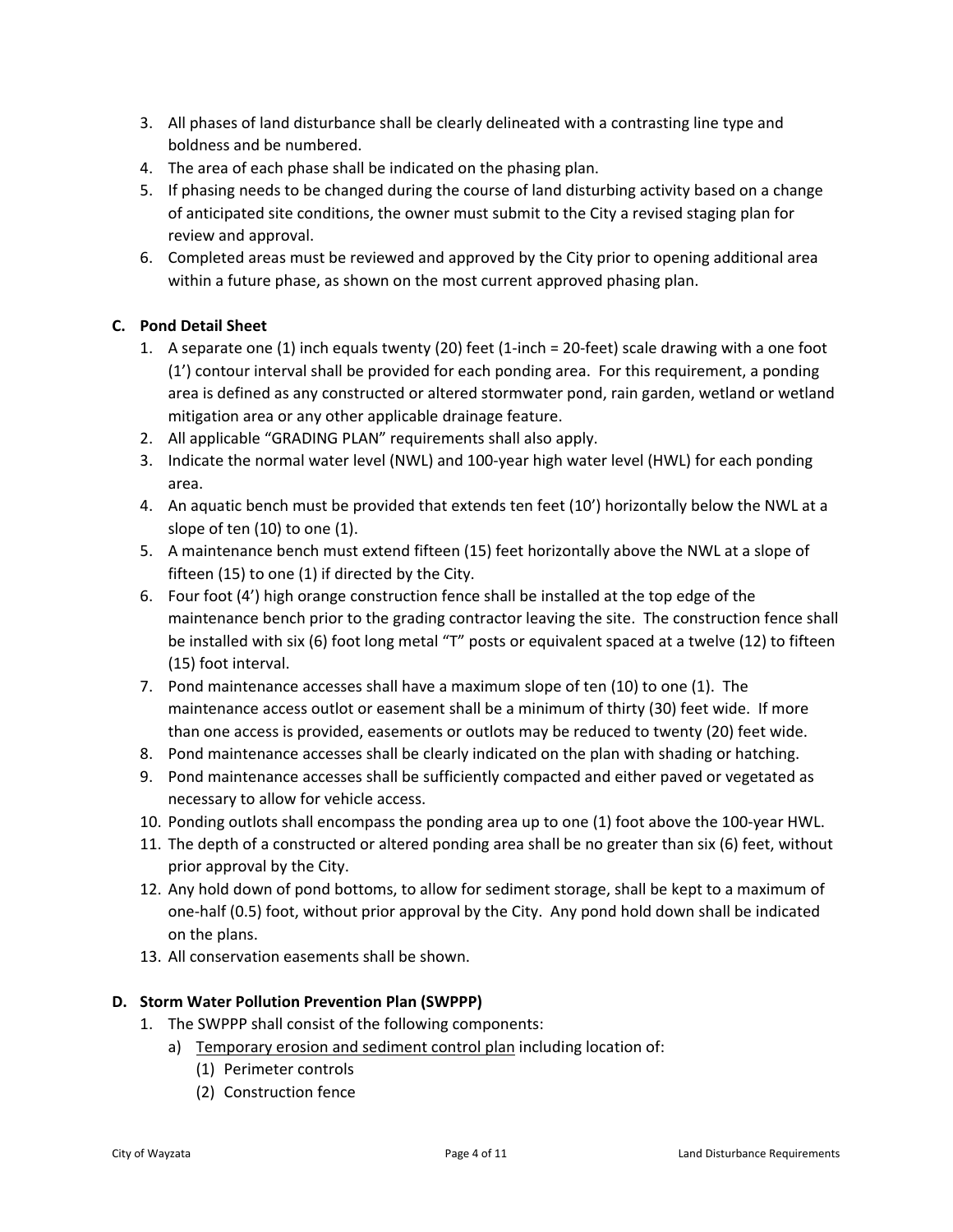- (3) Temporary sedimentation basins
- (4) Inlet protection
- (5) Areas to be seeded (indicate type and application rate)
- (6) Areas to be mulched or blanketed
- (7) Location of construction waste control (dumpsters, chemical storage, concrete washout, portable restroom facilities, etc.)
- (8) Other required temporary erosion and sediment control measures.
- (9) Indicate staging of temporary erosion control measures if applicable.
- b) Permanent erosion and sediment control plan including areas to be seeded (indicate type and application rate), sodded, sediment ponds, storm sewer system and all other required permanent erosion and sediment control measures. Permanent storm water pollution controls including, but not limited to ponds, vegetated buffers and structural measures shall be designed and constructed in accordance City code.
- c) Narrative describing, at minimum, the nature of construction activity, person(s) responsible for inspection and maintenance of site erosion and sediment control, including contact information, project phasing, estimated schedules, timing, installation and maintenance of erosion and sediment control measures and specifications necessary to carry out the plan.
- d) Owner shall be responsible for applying for and obtaining all other applicable agency permits
	- (1) Note: For projects with land disturbances equal to or greater than one (1) acre, a National Pollution Discharge Elimination System (NPDES) Construction Activity storm water permit shall be required. This permit program is administered by the Minnesota Pollution Control Agency (MPCA).
- 2. The following requirements shall be considered for the preparation of the SWPPP components listed above. The requirements below are meant to be a general guideline and do not account for all possible site conditions or situations. Additional measures may be necessary to meet the intent of the City code. It is the obligation of the owner and designer to consider all factors affecting erosion and sediment control on the project site and include appropriate Best Management Practices. Strict adherence to these requirements does not guarantee compliance with the City code.
	- a) Refer to standard details, as applicable, for approved installation practices for typical erosion and sediment control measures mentioned herein.
	- b) All debris created in the process of clearing and grading the site shall be removed from the site. This includes trees, shrubs, miscellaneous debris and existing buildings, including footings. Under no circumstances shall this type of material be buried or burned on the site.
	- c) All private wells on‐site shall be abandoned and sealed in accordance with Minnesota Department of Health requirements. A copy of the sealing records and a location map shall be forward to the City of Wayzata Utility Superintendent, for their records.
	- d) Rock construction entrances shall be constructed at all City approved entrances. Construction accesses not approved by the City should be adequately blocked to prevent unwanted traffic. Site access roads shall be graded or otherwise protected with silt fences, diversion channels, or dikes and pipes to prevent sediment from exiting the site via the access roads. Individual lots shall each be required to install and maintain a rock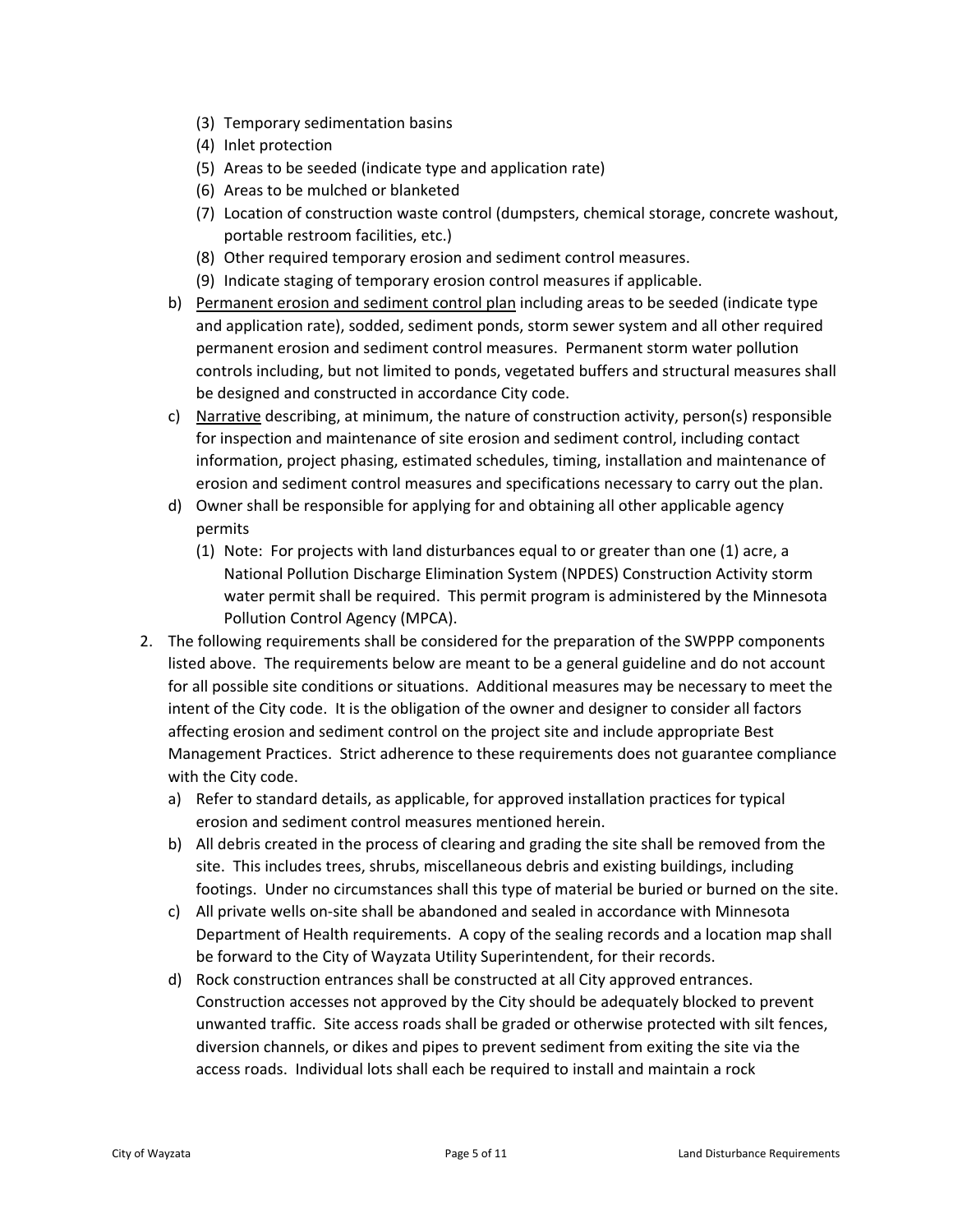construction entrance throughout building construction until a paved driveway has been installed.

- e) Soil tracked from site onto paved surfaces shall be cleaned daily from paved roads as per City code.
- f) All topsoil shall be stripped and salvaged for re-spreading on the site. A minimum of six (6) inches of topsoil, after compaction, shall be re‐spread prior to seeding and mulching. Excess topsoil may be removed from the site providing there is adequate topsoil remaining to properly finish the site as noted above. The topsoil stripping, stockpiling and re‐spreading shall be done in accordance to, and noted on, the approved grading plan.
- g) All grading operations shall be conducted in a manner as to minimize the potential for site erosion. Erosion control measures shall be installed to prevent sediment from running off onto adjacent properties, wetlands, ponds, lakes or other sensitive areas. Any damage to adjacent properties or natural resources must be corrected and restored as soon as permission is granted from the property owners(s).
- h) Stockpiles must be located at least twenty‐five (25) feet from any road, wetland, protected water, drainage channel, or storm sewer inlet. Stockpiles left for more than fourteen (14) days must be stabilized with mulch, vegetation, tarps or other approved means. Stockpiles left for less than fourteen (14) days must be controlled with silt fence or other approved means.
- i) Two rows of flotation silt curtain, spaced ten (10) feet apart, shall be installed and maintained in lakes and major ponding areas within or adjacent to the area to be graded, or at storm sewer outlets, until the area tributary to the lakes and major ponding areas is restored.
- j) All areas disturbed during construction shall be restored as detailed in these requirements. Each type of permanent restoration shall be clearly shown on the plan including, but not limited to sod, seed, impervious cover, and structures. Areas which topsoil has been placed and finish graded or areas that have been disturbed and for which other grading or site building construction operations are not actively underway shall be temporarily or permanently restored as set forth in the following requirements:
	- (1) Areas with slopes of less then three (3) to one (1) shall be seeded and mulched within fourteen (14) days of completing land disturbing activities.
	- (2) Areas with slopes greater than or equal to three (3) to one (1) shall be seeded and erosion control blanket placed within seven (7) days of completing land disturbing activities.
	- (3) All seeded areas shall be mulched and disc‐anchored or covered by erosion control blanket to protect seed and limit erosion. Temporary or permanent mulch shall be discanchored and applied at a uniform rate of not less than two (2) tons per acre with not less than eighty (80) percent coverage.
	- (4) If any disturbed area is anticipated to be re‐disturbed within six months, a temporary vegetative cover shall be required consisting of an approved seed mixture and application rate.
	- (5) If the graded area shall not be developed for a period greater than six months, a permanent vegetative cover shall be provided consisting of an approved seed mixture and application rate.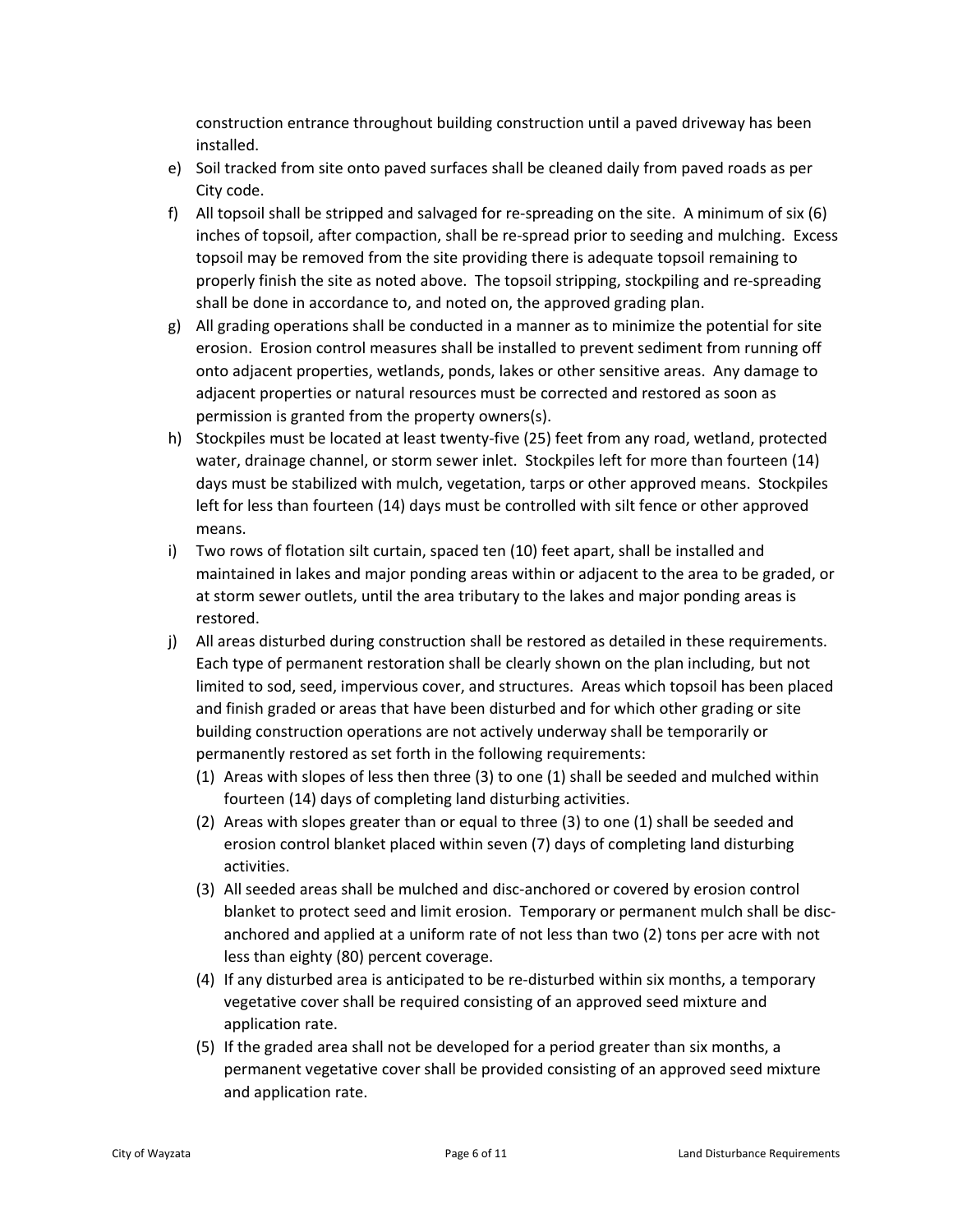- (6) Wetland mitigation areas shall be restored in accordance with the approved wetland replacement plan.
- (7) All areas that will not be mowed or maintained as part of the ultimate design shall be permanently restored using an approved seed mixture and application rate.
- (8) Restoration of disturbed wetland areas shall be accomplished with approved seed mixture and application rate.
- k) Specific measures to control erosion based on the grade and length of the slopes on the site shall be provided as follows:
	- (1) Install heavy duty silt fence along the toe of slopes that have a grade of less than three (3) percent and are less than four hundred (400) feet long from top to toe.
	- (2) Flow lengths up‐slope from each silt fence shall not exceed four hundred (400) feet for slopes that have a grade of less than three (3) percent and are more than four hundred (400) feet long from top to toe.
	- (3) Install heavy duty silt fence along the toe of slopes that have a grade of three (3) to six (6) percent and are less than two hundred (200) feet from top to toe.
	- (4) Flow lengths up‐slope from each silt fence shall not exceed two hundred (200) feet for slopes that have a grade of three (3) to six (6) percent and are more than two hundred (200) feet long from top to toe.
	- (5) Heavy duty silt fence shall be required around all wetlands. There shall be a sixteen and one half (16.5) foot minimum buffer area between the silt fence and delineated wetland boundary.
	- (6) The locations of silt fences shall be reviewed as grading occurs and adjustments made as the need is identified.
	- (7) All slopes shall be graded in such a fashion so that tracking marks from heavy equipment are perpendicular to the slope.
- l) Temporary sedimentation basins shall be constructed as follows:
	- (1) As part of this development process, or any activity, in which the vegetation is removed, the City may require the construction of a temporary sedimentation basin with outlet if necessary. The purpose of the basin shall be to reduce the quantity of sediment that would otherwise be deposited in the City's storm water system including pipes, ponds, wetlands and lakes.
	- (2) The City shall work with the owner of the project as to the location, size, and configuration of the ponds through the grading permit approval process.
	- (3) The sedimentation basins shall be maintained by the owner of the property and shall remain functional until which time sufficient vegetative cover is restored to the site, resulting in the rate of erosion returning to pre‐development levels. The City shall not issue building permits for lots containing said sedimentation basins until they can be removed or relocated based on project restoration progress.
	- (4) Temporary sediment basins can be removed, at the discretion of the City, only after and upstream vegetation has been sufficiently established.
- m) Silt fence or hay bales shall be provided in all areas where minor runoff (less than one (1) cfs) may occur. Alternative methods in lieu of silt fence shall be reviewed and approved by the City on a case by case basis. In areas where concentrated volumes of storm water runoff (greater than one (1) cfs) shall occur (such as swales, in front of storm sewer catch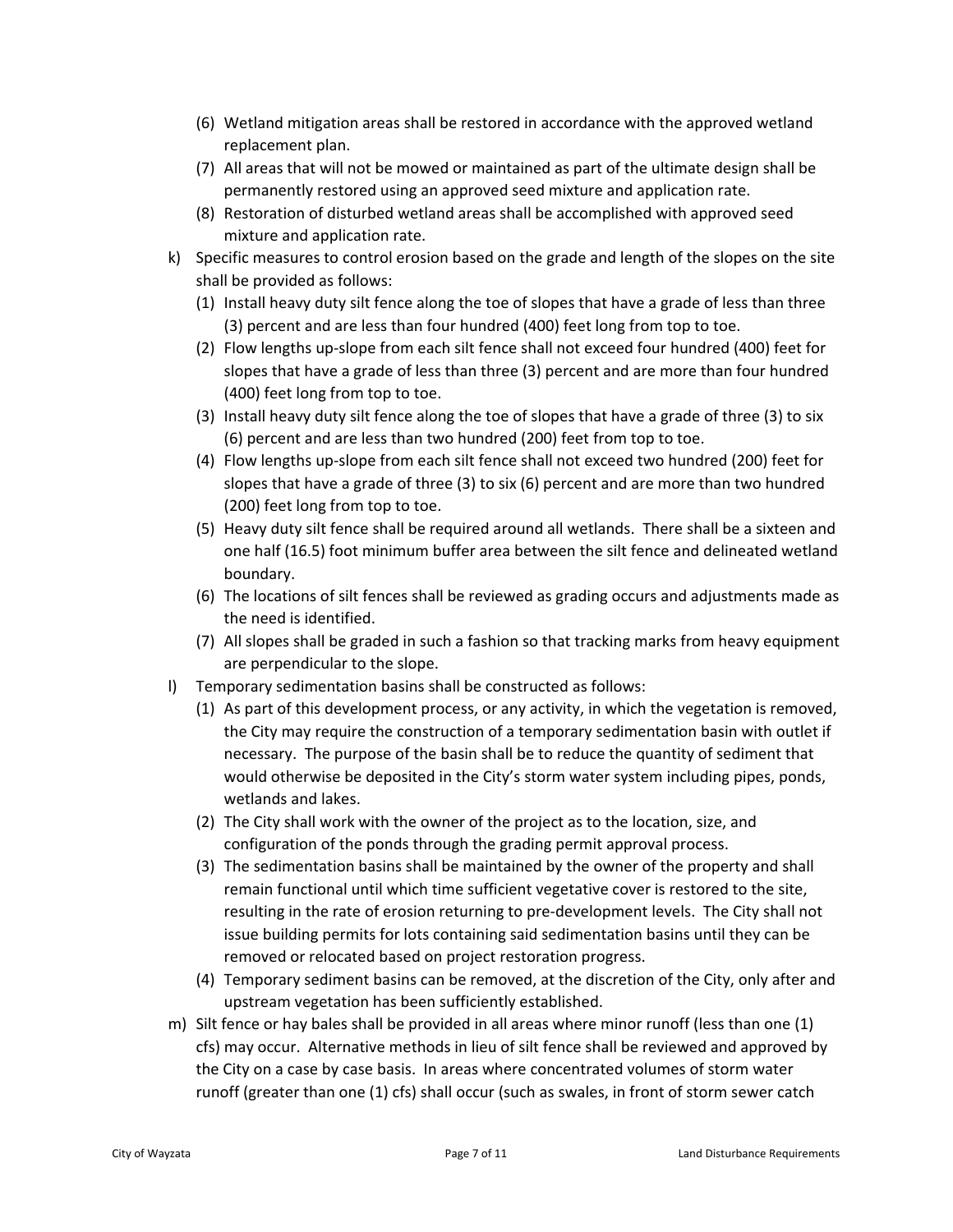basins and intakes, etc.), the erosion control facilities shall be backed by a snow fence or other approved stabilization structure to prevent any damage to the erosion control facilities by concentrated flows.

- n) Silt fence or other approved erosion and sediment control measure shall be required along the entire curb line of all platted lots except for one approved opening where the rock construction entrance shall be installed, maximum thirty (30) feet in width. This device shall be maintained until final restoration has been achieved. This requirement is intended to minimize vehicle tracking onto the paved streets through the building process.
- o) Flows from diversion channels or pipes (temporary or permanent) shall be routed to sedimentation basins or appropriate energy dissipaters to prevent transport of sediment to outflow or lateral conveyors and to prevent erosion and sedimentation when runoff flows into the conveyors.
- p) Water removed from the site through pumping for dewatering or other activities such as removal of groundwater must be treated by sedimentation basins or other approved means. Such water shall not be discharged in such a manner to cause flooding or erosion to off site receiving waters or property.
- q) Dust control measures, such as application of water, shall be performed periodically when weather or construction activity requires and/or as directed by the City. City water from hydrants or other sources shall not be used for dust control, without approval from the City of Wayzata Utility Supervisor.
- r) Runoff shall be prevented from entering all storm sewer catch basins and inlets provided they are not needed during construction. Where storm sewer catch basins are necessary for site drainage during construction, a silt fence or double ring of staked hay bales backed by snow fence or other City approved alternative, shall be installed and maintained around all catch basins until the area tributary to the catch basins is restored. Inlet protection shall be provided for all inlets within a paved area until final stabilization has been achieved for the tributary area.
- s) Filter blanket and riprap shall be installed on the downstream sides of all storm sewer outlets down to the NWL. All riprap shall be designed and installed with a filter material meeting the Mn/DOT specifications for riprap and filter material.

# **E. Standard Detail Sheet**

- 1. This sheet shall contain all City standard details applicable to the plan.
- 2. For items not provided for by the City's standard details, a detail shall be provided by the designer and approved by the City.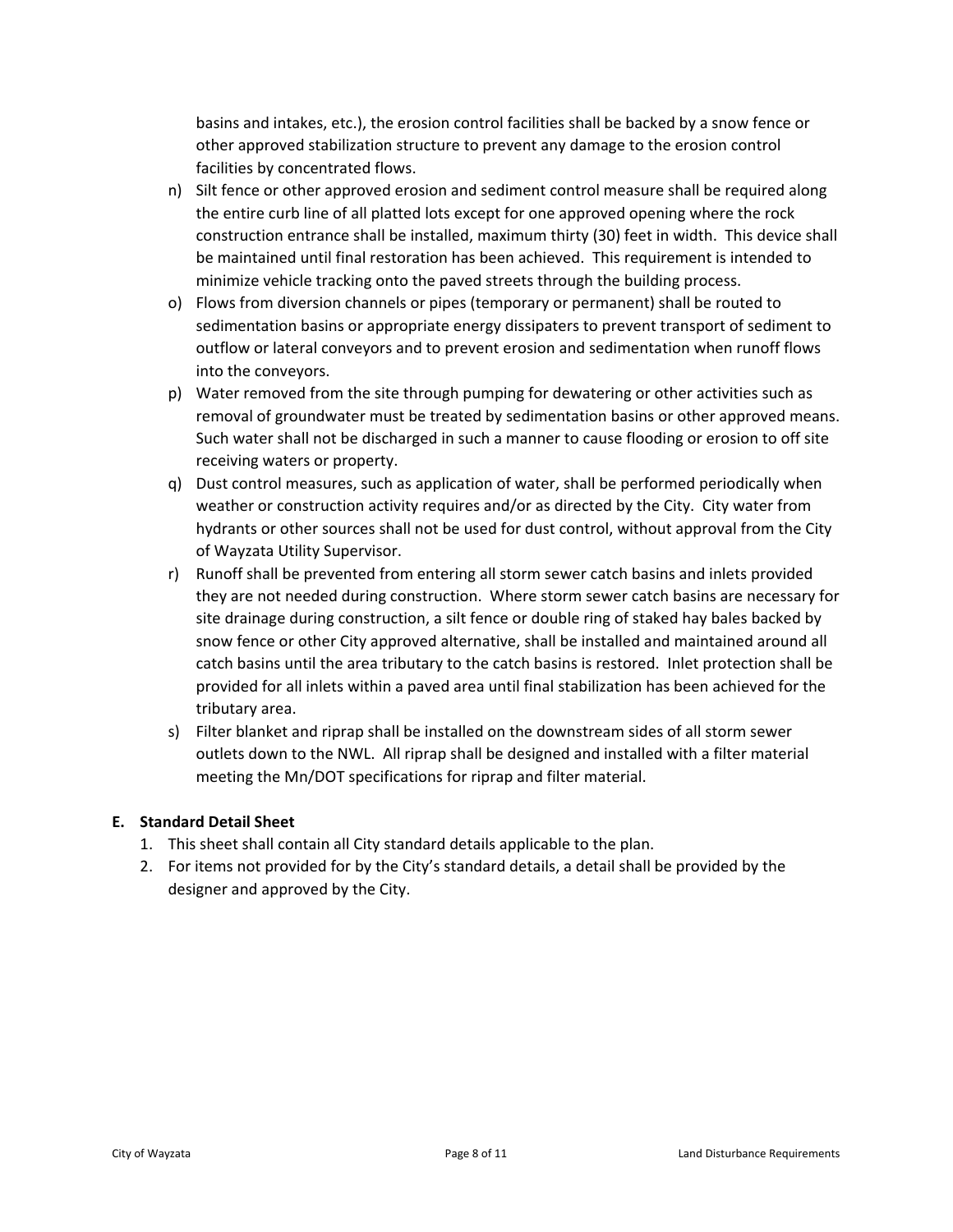# **Section II. Land Disturbance Plan Implementation**

A land disturbance permit must be applied for and issued by the City, and a pre‐construction meeting held, prior to the start of any land disturbing activity within the City of Wayzata.

# **A. Implementation of SWPPP**

- 1. All required permanent and temporary erosion and sediment control measures shall be installed prior to the start of any land disturbing activities. The City Engineer must be notified upon completion of the installation of the required erosion control facilities and prior to any land disturbing activity being commenced. The contractor is responsible to schedule an on-site preconstruction meeting with the City Engineer.
- 2. Permanent and temporary sedimentation basins shall be constructed and made operational currently with the start of land disturbance that is upgradient of the area. If the owner proves to the City that it is not practical to construct the basins at the beginning of construction, other acceptable means of sediment control must be provided.
- 3. Prior to commencement of land disturbing activity, the City Engineer shall be notified if any site dewatering is proposed to take place.
- 4. Any additional erosion and sediment control measures deemed necessary by the City before, during or after the land disturbance activities begin shall be installed by the owner at their expense.
- 5. Prior to the issuance of building permits, all necessary erosion control devices must be in place and functioning. The City shall inspect the site to determine its suitability for building activities. If the public utilities have not been installed at this point, it may be necessary to withhold building permits for various lots to allow the contractor adequate space to perform this work. Building sites shall have, at a minimum, perimeter erosion and sediment controls and a rock construction entrance installed.

#### **B. Site Inspections and Maintenance**

- 1. For projects with land disturbance equal to or greater than one acre, construction sites shall be inspected at minimum once every seven (7) days and within 24‐hours after a rainfall event greater than one‐half (0.5) inch in 24‐hours. The owner or his representative shall make inspections.
	- a) Note: Inspections may be completed concurrently with the requirements of the NPDES Construction Activity storm water permit requirements. Additional inspections may also be performed by the City on an as needed basis.
- 2. For projects with land disturbance equal to or greater than one acre, a written record shall be completed for each inspection including date, amount of rainfall, if greater than one‐half (0.5) inch, name of inspector, findings, and corrective actions required. Inspections shall be recorded on the supplied inspection report sheet or equivalent. A copy shall be provided to the City Engineering Division within 48‐hours following an inspection during active construction.
	- a) Note: Inspection records may be completed concurrently with the requirements of the NPDES Construction Activity storm water permit requirements.
- 3. If deficiencies are found as a result of an inspection, or through public concern, the permit holder shall be notified and shall repair or correct within 24‐hours or as soon as field conditions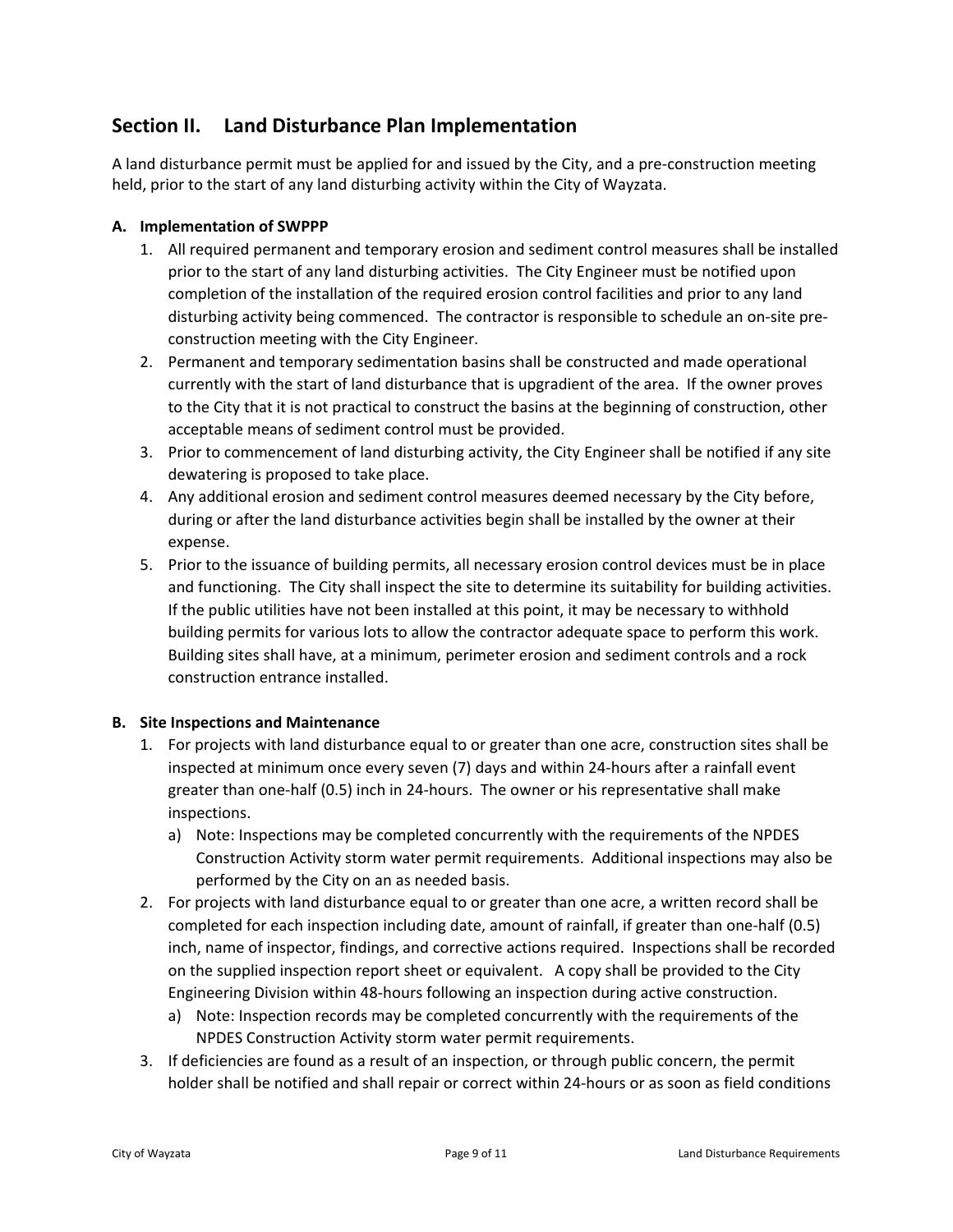allow access. If certain repairs cannot be made within 24‐hours, a detailed plan and schedule for repairs shall be prepared and presented to the City for approval.

- 4. The storm water pollution prevention plan shall be modified as deemed necessary based on actual site conditions. Additional erosion and sediment control measures may be necessary based on any modifications to the plan.
- 5. All erosion control measures shall be used and maintained for the duration of project until final stabilization has been achieved. If construction operations or natural events damage or interfere with any erosion control measures, they shall be restored to serve their intended function at the end of each day or as soon as field conditions allow access.
- 6. Additional erosion and sediment control measures shall be added as necessary to adequately protect the natural resources of the City. The temporary and permanent erosion control plans shall be revised as needed based on current site conditions and to comply with all applicable requirements.
- 7. All sedimentation occurring in storm sewers, ditches, lakes, ponds and wetlands shall be removed prior to, during or after the completion of land disturbing activities as directed by the City.
- 8. Erosion control facilities shall be installed and maintained around the perimeter of all lakes, ponds and wetlands within or adjacent to the area to be disturbed until the area tributary to the lake, pond or wetland is restored and accepted by the City.
- 9. Rock construction entrances shall be constructed at all entrances into the site. These entrances shall be constructed and maintained as necessary to prevent tracking from the site.
- 10. Temporary erosion control measures and devices shall be removed only as approved by the City. Removal of all temporary measures shall be completed by the owner at his cost.
- 11. Soils washed onto or tracked from the site by motor vehicles and equipment shall be cleaned daily from paved roadway surfaces, throughout the duration of construction.
- 12. All temporary erosion and sediment control devices shall be removed prior to acceptance of the project. It shall be the owner's responsibility to remove all temporary measures.
- 13. The City shall perform a final inspection to verify compliance with all requirements and "as‐ built" or "record plan". Securities shall not be released until final stabilization has been achieved, all punch list items are complete and the site has been accepted by the City.

# **C. As‐Built or Record Grading Plan**

- 1. Upon completion of the grading activities, the owner shall certify that all grading was performed in accordance with the approved grading plan and land disturbance permit. An as-built grading plan, signed by a licensed professional engineer or licensed land surveyor, shall be submitted to the City, for review and distribution, which shows all approved changes and certifies all grading was completed within the allowable +/- 0.2 foot tolerance.
- 2. The plan shall be clearly identified with a stamp or large bold print indicating "As‐Built" or "Record Plan".
- 3. All information shown on the Final Grading Plan shall be shown on the As‐Built Grading Plan, excluding erosion and sediment control measures or any other temporary measures.
- 4. Building pad hold‐downs, if applicable, must be shown.
- 5. All revisions to the plan must be described and dated in the As-Built Grading Plan revision block.
- 6. Field verification must be made of the following: